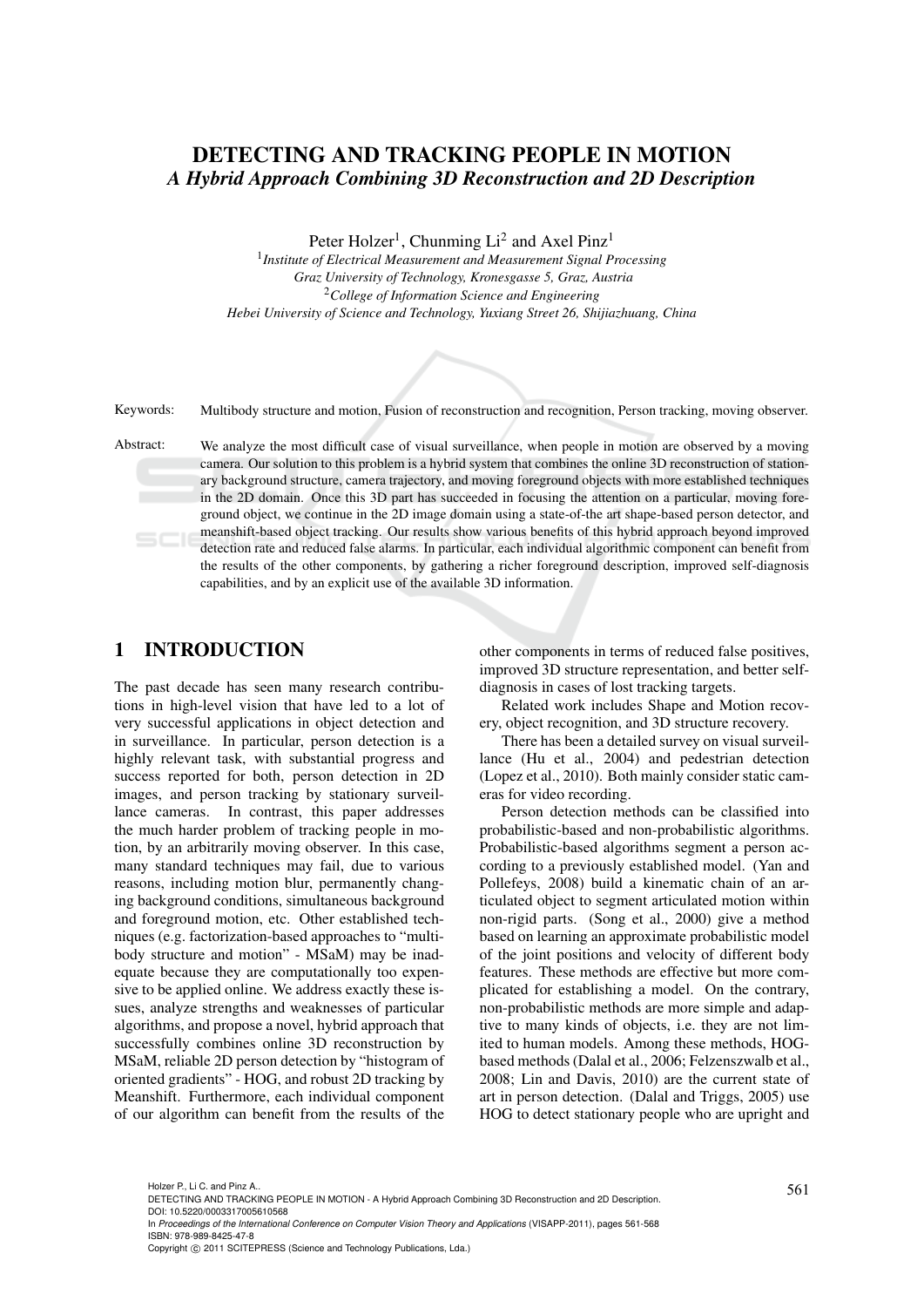fully or almost fully visible. Based on this idea, (Lin and Davis, 2010) use deformable part models and a latent SVM to improve the performance. (Felzenszwalb et al., 2008) present an idea of matching a hierarchical part template tree to detect humans and estimate their poses. (Dalal et al., 2006) also combined a human shape descriptor with optical flow to detect moving people from a video. This algorithm runs a detection window across the image at all positions and scales, which is time consuming.

Active tracking of people as well as other objects is challenging. Core tasks are (i) the detection and tracking of rigid or sparsely rigid objects by spatial-temporal trajectories, (ii) the reconstruction of the (unknown) scene structure, and (iii) the pose estimation of the moving observer. Multibody Structure and Motion (MSaM) addresses these issues. In MSaM, (Schindler et al., 2008) distinguish between algebraic methods including factorization-based algorithms (e.g. (Costeira and Kanade, 1995; Costeira and Kanade, 1998; Yan and Pollefeys, 2006)), and non-algebraic methods that combine rigid S+M with segmentation. Non factorization-based methods handling multi-view perspective sequences in dynamic scenes are addressed by (Fitzgibbon and Zisserman, 2000; Li et al., 2007; Schindler et al., 2008; Ozden et al., 2010). But most existing MSaM methods are computationally expensive and thus not applicable in real-time. Online MSaM systems, such as (Leibe et al., 2008) and (Ess et al., 2008) are not purely geometry-based and require quite elaborated object detection algorithms. Furthermore, they are restricted to the processing of certain classes of objects only (cars and people).

We use the online MSaM approach of (Holzer and Pinz, 2010). In contrast to (Leibe et al., 2008) and (Ess et al., 2008), it detects and tracks moving rigid and sparsely non-rigid objects in close to realtime. The approach is geometry-based, and its output is in 3D.

### 2 ENABLING MODULES

This section reviews the basic components of our person detection and tracking system. It involves salient point detection, MSaM, human shape descriptor, and Meanshift tracking. We use the HOG (Dalal and Triggs, 2005) as human shape descriptor. Salient point detection is required within the MSaM algorithm. Meanshift tracking is used to combine the advantages of MSaM (3D information) and HOG (stateof-the-art human shape detector).

#### 2.1 HOG

(Dalal and Triggs, 2005) compute HOG features for human detection. By using linear and Gaussiankernel SVMs as classifiers, they report an extensive experimental evaluation. HOG shows superior performance in separating the image patches into human and non-human. It is robust against pose and appearance variations of the pedestrians. Various modifications (Lin and Davis, 2010; Felzenszwalb et al., 2008) exist, which improve its performance. Having excellent detection results, HOG generates false positives on person like structures (e.g. billboards showing persons). Additionally, HOG results are 2D (image plane) only.

In order to compute a person descriptor, a training database with positive and negative examples is needed. A HOG descriptor is computed for each training example. These descriptors are used to train the linear SVM. For testing, similar descriptors are established on testing images and are used as input to the trained SVM to verify whether one or more persons occur in the image or not.

We apply the standard HOG implementation by Dalal and Triggs (Dalal and Triggs, 2005). We provide the whole images as input. So we can get also a false positive rate by the HOG.

#### 2.2 Multibody Structure and Motion

Multibody Structure and Motion (MSaM) enables the (i) detection and tracking of moving objects, (ii) observer pose estimation in a global scene, and (iii) scene reconstruction. The major benefit is that all available information is in 3D, i.e. we gain information on depths and object sizes. In order to have access to 3D information, triangulation is required. Basically, the feature points in one image are compared with feature points in another image through epipolar geometry and some descriptor (eg. cross-correlation). This may either happen through a stereo-camera pair or monocular multi-view perspective sequences.

Basically the observer's pose can be estimated by scene reconstruction. Static, non moving feature points (inliers) represent the background structure. By analyzing outliers (typically noise or object motion), it is feasible to detect and track moving objects.

We use (Holzer and Pinz, 2010) to detect and track rigid or sparsely-rigid moving objects. (Holzer and Pinz, 2010) use 3D outlier information to model motion. In contrast to point cloud matching, the used MSaM method establishes a local coordinate system per object.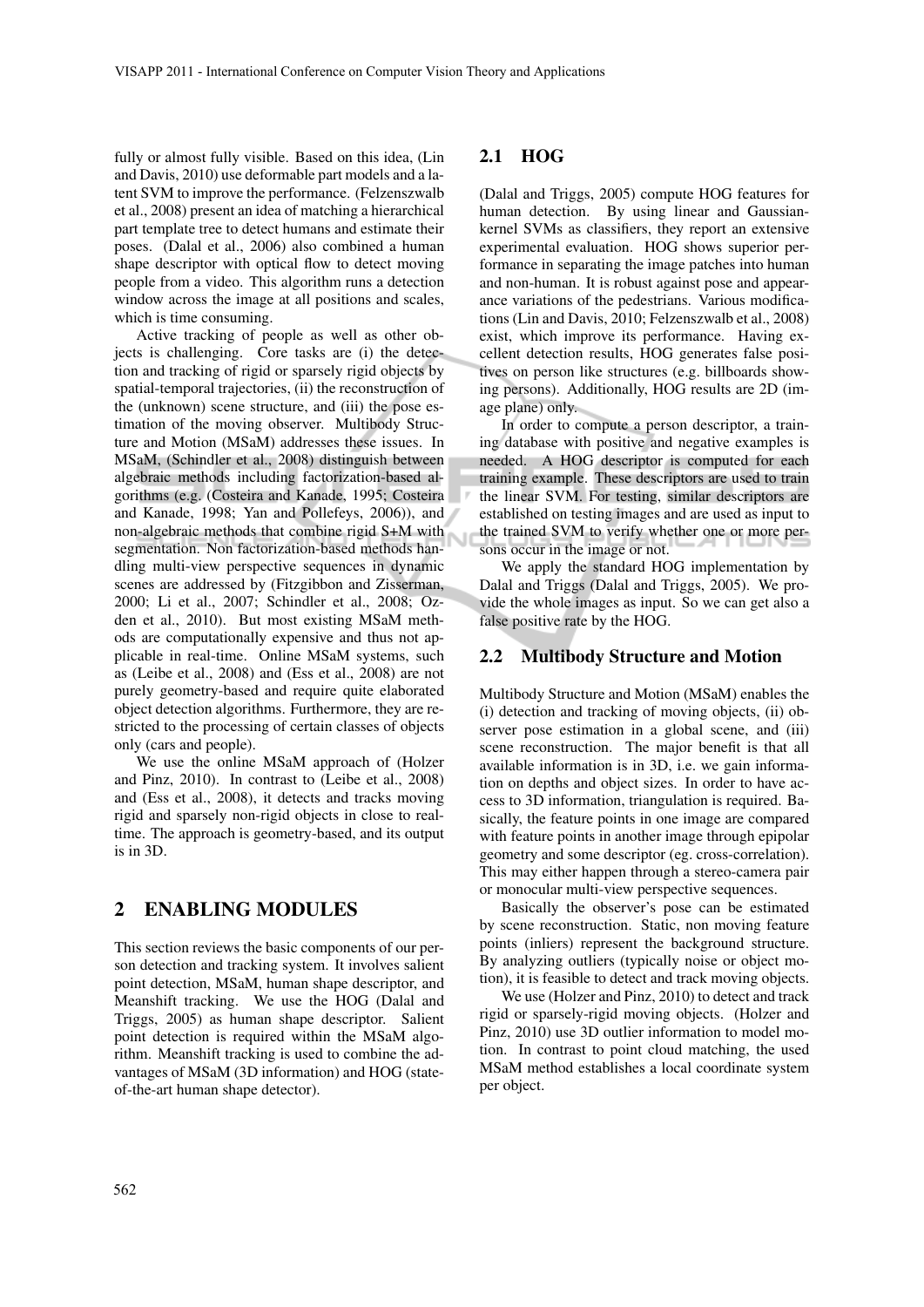

Figure 1: Graphical overview of our system. The system can be divided into three main parts: video capture, person detection and person tracking. **INOLOGY JBLIC ATIONS** 

### 2.3 Meanshift Tracking

icleN(

As both - the person and the observer - are moving, tracking is quite difficult due to the background motion. Meanshift tracking (Comaniciu and Meer, 2002; Comaniciu et al., 2003) is a simple iterative procedure. Its principle bases on a similarity measure. It shifts each data point to the average of data points in its neighborhood. It is efficient for tracking of a large variety of non-rigid objects with different color and/or texture patterns such as human bodies.

For tracking, Meanshift iterations are used to find the target candidate that is most similar to a given target model. The similarity is expressed by a metric based on the Bhattacharyya coefficient.

# 3 ROBUST PERSON DETECTION AND TRACKING

In this section, we present our combined detector and tracking method. Our method uses both, motion information and human shape information, to detect and track moving persons. Figure 1 illustrates an overview of our system.

First, MSaM provides us information on moving objects. Then, HOG verifies if the moving object is a person. Finally, Meanshift Tracking is established, to track the moving person. This is a hybrid approach, because Meanshift tracking is established by the combination of HOG and MSaM and the output of these three is compared periodically. Please note, that we do not rely on the results of Meanshift Tracking alone. We rather compare the result of Meanshift (2D) with MSaM (3D projected to 2D image coordinates)/HOG (2D). In case of divergence, i.e. HOG and/or MSaM do not match with the Meanshift tracking any longer, re-initialization of the hybrid tracker is required. Our main contributions are:

- The fast and robust person detector. Multibody moving object detection provides possible locations of persons in 3D. These locations are searched for human shapes. This increases the speed of person detection. Firstly, it can reduce the searching time for a person. The human-shape descriptor (i.e. the HOG) is computed for this subarea only. Secondly, we know the scale because of MSaM. We can limit the scale-pyramid usid in HOG to fewer levels.
- The mutual influence of moving object detection and tracking and person detection makes tracking more reliable. Many false positives detected by the HOG can be eliminated. The output of the hybrid tracking is fed back to the moving object detection (MSaM). There, this information is used to harvest more features on the object. By this, we yield not only outliers but also inliers originally classified as background structure. These additional feature points can be used to further improve the estimation of the moving person's trajectory.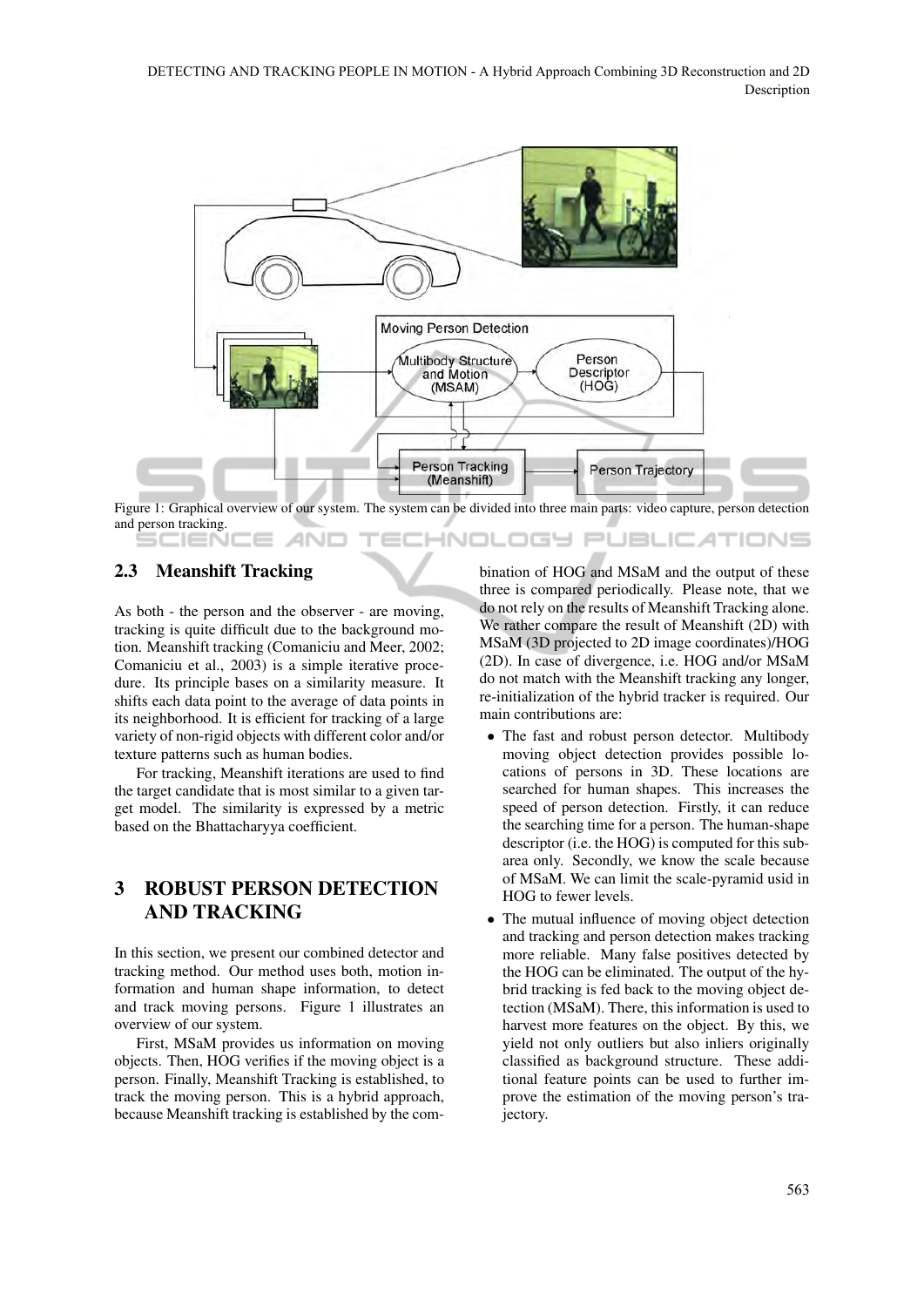

Figure 2: (a) MSaM detection of a moving person. Lost feature points (cyan), active feature points (red), bounding box (yellow), reference point (yellow cross), Kalman prediction (green cross). (b) Reconstructed trajectory of the moving object.

## 3.1 Moving Object Detection

The used MSaM (Holzer and Pinz, 2010) requires feature points in the scene. Stable background features (inliers) are used for scene reconstruction and observer pose estimation. Outliers, which can indicate object motion, are used to detect and track moving objects. We obtain in 3D scene coordinates (i) the reconstructed global scene, (ii) 3D pose information of the observer, and (iii) trajectories of the moving object(s) in 3D. Thus, we know the distance from the observer to the moving object and also the size of the detected (sub-)area.

Estimating the local coordinate system is achieved by analyzing the 3D outlier information. To provide a stable origin, a classification routine separates the available 3D outliers into "active" and "inactive" features. Only "active" features are used for the estimation of the origin. The origin of the local coordinate system is also the reference point of the object; i.e. instead of point cloud matching a single point per object is used to estimate the pose of the object. Additionally, lost features are estimated in case of reappearance. A Kalman filter is introduced, to estimate the position of the object, in case of temporal occlustions.

Our results show that a moving person is detected in most cases. However, in many cases the detected area is smaller than the person (e.g. head only, torso only, etc). Figure 2(a) shows such a basic MSaM detection, figure 2(b) the corresponding trajectory in 3D (top-view).

#### 3.2 Moving Person Validation

The output of the MSaM tracking is validated with HOG. Figure 3 illustrates a correct HOG detection. From MSaM, we know the distance from the observer (camera) to the person. Thus, we know which scale we can apply for the HOG. We cannot guarantee that the output of MSaM covers a complete person, only subparts may be detected instead. But, we can enlarge the MSaM region on the image such that it covers the whole person. The size of the surrounding region can be chosen depending on the distance of the person to the observer. This avoids false positive detections by the HOG.



Figure 3: HOG Detection of a moving person.

As the MSaM and HOG detection windows can differ in size massively, we cannot apply the PASCAL criterion here (refer to equation 4). We consider the overlap *aval* of HOG and MSaM as correct match, if the overlap is larger than 50% of the smaller area of either HOG or MSaM (eg. 1). In most cases, the HOG area is larger, as MSaM mostly detects subparts of a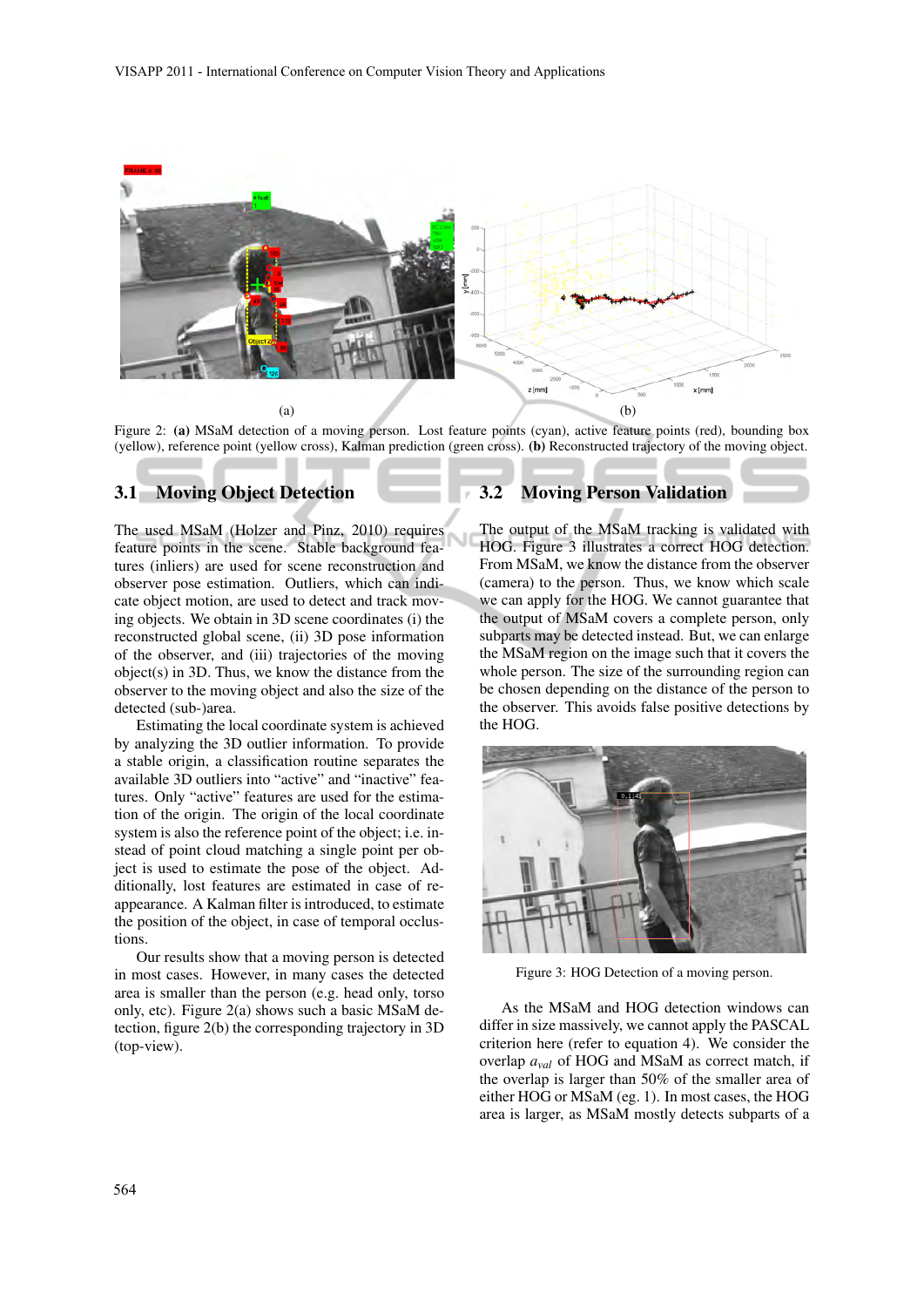person only.

$$
a_{val} := \max(a_{MSaM}, a_{HOG}) > 0.5 \tag{1}
$$

where

$$
a_{MSaM} = \frac{area(B_{MSaM} \cap B_{HOG})}{area(B_{MSaM})}
$$
(2)

$$
a_{HOG} = \frac{area(B_{MSaM} \cap B_{HOG})}{area(B_{HOG})}
$$
(3)

# 3.3 Supporting Structure by Feedback Control

Once an overlap of HOG and MSaM occurs, Meanshift tracking is initialized. We take the region within the bounding box of the HOG as input for Meanshift Tracking. For the subsequent frames, we consider tracking successful, if either HOG or MSaM overlap with the Meanshift tracking for more than 50%. Otherwise, if for a certain amount of frames neither HOG nor MSaM match with the Meanshift tracking window, Meanshift tracking is stopped. As a human's shape has symmetric properties, it is possible to use Meanshift tracking, i.e. to track a person according to the histogram. In contrast to MSaM, Meanshift Tracking provides 2D information only.

By feeding back the Meanshift tracking information to MSaM, we are in the position to periodically inspect MSaM and Meanshift Tracking. In case of major differences, person tracking is re-initialized.

This feedback routine has also advantages on the available feature points. If MSaM overlaps with the Meanshift tracker, we can search for supporting structure in the overlap. We call every stable feature point (inlier) a supporting structure, if it is in the overlap of MSaM and Meanshift tracker and approximately at the same 3D depth as the object's reference point of the MSaM. With this routine, we gather more feature points on the object, i.e. estimation of the person's trajectory will become more precise. Fig. 4 shows the MSaM tracker, the Meanshift tracker and the gathered supporting structure.

## 4 EXPERIMENTAL RESULTS

In this section, we present four selected experiments with our hybrid tracking system. These experiments span a range of challenges. Experiment 1 shows a controlled experiment, where a cup and a toy-cow are pulled by a string through the scene. The background contains a lot of structure; amongst other pictures of



Figure 4: MSaM detection of a moving person (yellow bounding box); Meanshift tracking of person (green bounding box); supporting structure (yellow circles).

people. The result demonstrates that our hybrid algorithm can supress false HOG positives. Experiment 2 tracks a person with a fast moving observer. Moreover, the person is not fully in the image. Here, the result of hybrid tracking improves the performance over individual HOG and MSaM. Experiment 3 shows a similar scene, but the person is moving towards the camera, which results in a change of scale. At the end of the sequence, the person is only partially visible. Again the good performance of the hybrid tracking is shown. Experiment 4 is a special case; the person is far away and partly visible behind a set of bicycles. Here, HOG performs much better than MSaM. Neglecting the PASCAL criterion for the hybrid tracking approach, the results are still promising.

When referring to positive detections we consider the PASCAL criterion. This means, (i) the correct detection requires an overlap *a<sup>o</sup>* of the ground truth bounding box  $B_{gt}$  and predicted bounding box  $B_p$ over 50% and (ii) multiple detections of the same object are considered false detections.

$$
a_o := \frac{area(B_p \cap B_{gt})}{area(B_p \cup B_{gt})} > 0.5
$$
 (4)

The MSaM detections are not evaluated with the PASCAL criterion. As mentioned earlier, most of the detections contain only subparts of an object, depending on the available outlier feature points. We render an MSaM detection correctly, when an object fills at least 50% of the the detected region (equation 1). A correct MSaM detection is illustrated in figure 2(a).

Experiment 1: The scene consists of 180 frames in total. MSaM tracks the moving objects (cup and cow pulled by a string) very well. HOG has no correct detections, as no person is moving in the scene. However, HOG detects 105 false positives in the background. The hybrid approach eliminates the false positives. The hybrid tracking has no results, as no per-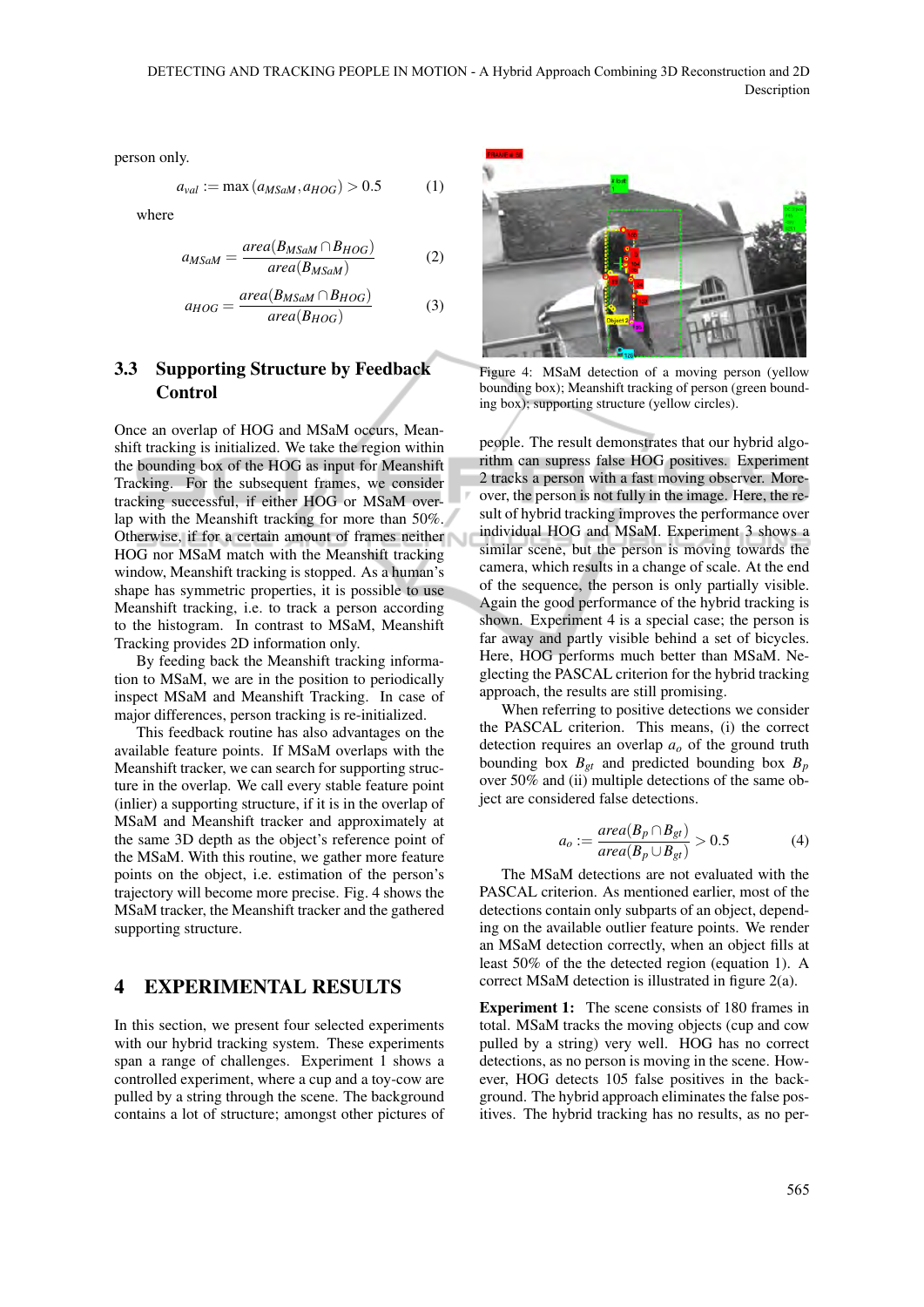

Figure 5: Experiment 1 (row 1): 3D-output back-projected to the image-plane. Bounding box of MSaM tracking (yellow); boundig boxes of HOG detections (blue); no hybrid tracking, as no moving person in scene. Experiment 2 (row 2): 3Doutput back-projected to the image-plane. Overlap of HOG and MSaM initializes hybrid tracking (red) (a); hybrid tracking (red), MSam tracking (yellow), and HOG detections (blue) (b); no HOG detection (c); hybrid tracking lost target (orange), deactivation of hybrid tracking is imminent (d). Experiment 3 (row 3): MSaM (yellow), HOG (blue), and hybrid tracking (red) (a); HOG false positive detection, correct MSaM detection (yellow), and false hybrid detections (red) according to the PASCAL criterion (b); only hybrid tracking (red) works (c), correct MSaM tracking (yellow) but false positive detection of hybrid tracking according to the PASCAL criterion (d). Experiment 4 (row 4): Only HOG detection (blue) (a); HOG (blue), MSaM (yellow), and hybrid detection (red) (b); HOG (blue), MSaM (yellow), and hybrid tracking (red) works (c), no further MSaM tracking possible, multiple HOG detections (blue), false hybrid tracking (red) (d).

sons move in the scene. Table 1 shows the results. HOG has no positive detections, as no real person is in the scene. Instead, it has a lot of false positives. MSaM tracks the cup reliably (91.5%). The inferior result for the cow (54.5%) is due to the temporal occlusion of the cow by the cup. The hybrid tracking eliminates the false positives of the HOG. As no person is moving, it has no detections. In line "Avg #M gain", the average amount of additional supporting features gathered by hybrid tracking is listed. As no person is moving, it is equal to zero.

Experiment 2: The scene consists of 99 frames in total. The results are shown in table 2. MSaM tracks the person well. The HOG detection rate is rather low, as (i) the observer moves rapidly and (ii) the person is only partly in the scene. MSaM tracking is more reTable 1: Experiment 1: Quantitative Results. 180 frames in total.

|             | <b>HOG</b> | <b>MSaM</b>    | Hybrid |
|-------------|------------|----------------|--------|
| Det. Rate   |            | 91.5%/54.5%    |        |
| False Pos.  | 105        |                |        |
| No Det.     |            | $8.5\%/45.5\%$ |        |
| Avg #M gain |            |                |        |

liable, but is below 70% due to motion blur and the lack of outliers on the person in the first 30% of the frames. Hybrid tracking seems to be worse than the MSaM tracking. This is due to the PASCAL criterion. The reqirements on the hybrid tracking are much higher compared to MSaM. Combining the false positives and the correct detecions, hybrid tracking would perform the same as MSaM. 14.1% of no detections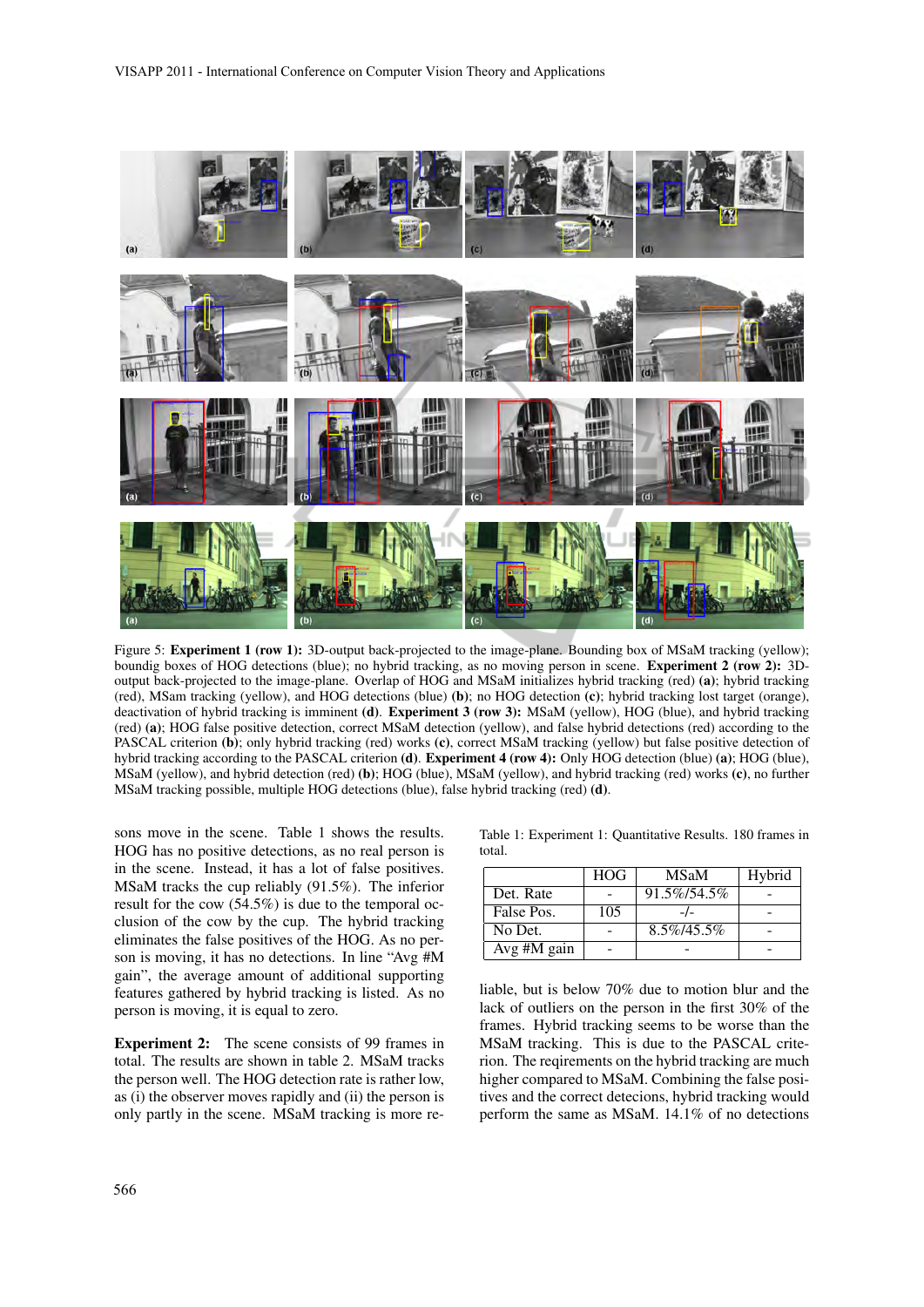**JNJ** 

are due to the Meanshift's limits on grayscale images and the too large HOG window on the initialization (a lot of background). With hybrid tracking, we get an average of 8.8 points per frame of additional feature points.



Figure 6: Experiment 1: HOG false positive.

|             | <b>HOG</b> | <b>MSaM</b> | Hybrid   |
|-------------|------------|-------------|----------|
| Det. Rate   | $17.2\%$   | 64.6%       | 42.4%    |
| No Det.     | 80.8%      | 33.4%       | $14.1\%$ |
| False Pos.  |            |             | 21       |
| Avg #M gain |            |             | 8.8      |

Table 2: Experiment 2: Quantitative Results. 99 frames.

Experiment 3: The scene consists of 161 frames in total. In contrast to experiment 2, where the person moves parallal to the observer, here the person walks towards the observer. This results in a scale change of the person. The results are shown in table 3. MSaM tracks the person well. The HOG detection rate is again rather low. MSaM tracking is more reliable, as it does not refer to the PASCAL criterion. Hybrid tracking again seems to be worse than the MSaM tracking. But combining the positive and false detection rate it would outperform the MSaM approach. Feeding back the hybrid tracking result to the MSaM, we get an average amount of 4.6 supporting structure points on the object.

Table 3: Experiment 3: Quantitative Results. 161 frames.

|             | <b>HOG</b> | <b>MSaM</b> | Hybrid   |
|-------------|------------|-------------|----------|
| Det. Rate   | 23%        | 79.5%       | $40.4\%$ |
| No Det.     | 77%        | 20.5%       | 14.9%    |
| False Pos.  | 47         |             | 71       |
| Avg #M gain |            |             | 4.6      |

Experiment 4: The scene consists of 55 frames in total. The results are shown in table 4. The MSaM result is poor. The person is small and uniformly colored, i.e. very few outlier feature points are found on



Figure 7: Experiment 1: Meanshift false positive according to the PASCAL criterion.

the object. The HOG detection rate is very good, even when the person is partly occluded. Hybrid tracking seems to be worse than the MSaM tracking. Again, neglecting the PASCAL criterion, the result of hybrid tracking is similar to the good performance of the HOG. But in contrast to the HOG, hybrid tracking deals with 3D information. The average amount of 1.1 supporting structure points on the object can be explained be the low hybrid detection rate.

Table 4: Experiment 4: Quantitative Results. Human in scene: 55 frames.

|             | <b>HOG</b> | <b>MSaM</b> | Hybrid |
|-------------|------------|-------------|--------|
| Det. Rate   | 78.2%      | $16.4\%$    | 10.9%  |
| False Pos.  | 30         |             | 52     |
| No Det.     | 20%        | 83.6%       | X      |
| Avg #M gain |            |             |        |

Summing up all experiments, the following observations can be made:

- The MSaM's detection rate is typically higher than HOG's or hybrid's. As we cannot control, which parts of an object are detected by MSaM (texture), we cannot use the PASCAL criterion.
- The hybrid tracking provides 3D information. We can speed-up the HOG, as (i) we know the distance to the person (fewer pyramid levels) and (ii) we get a rough idea, where to search in an image (region of interest)
- The hybrid tracking provides important feedback for MSaM. We can investigate inliers in a larger subarea (HOG window / Hybrid tracking window). Knowing the distance, we find supporting structure for a person, which can help to improve the estimation of the person's reference point.